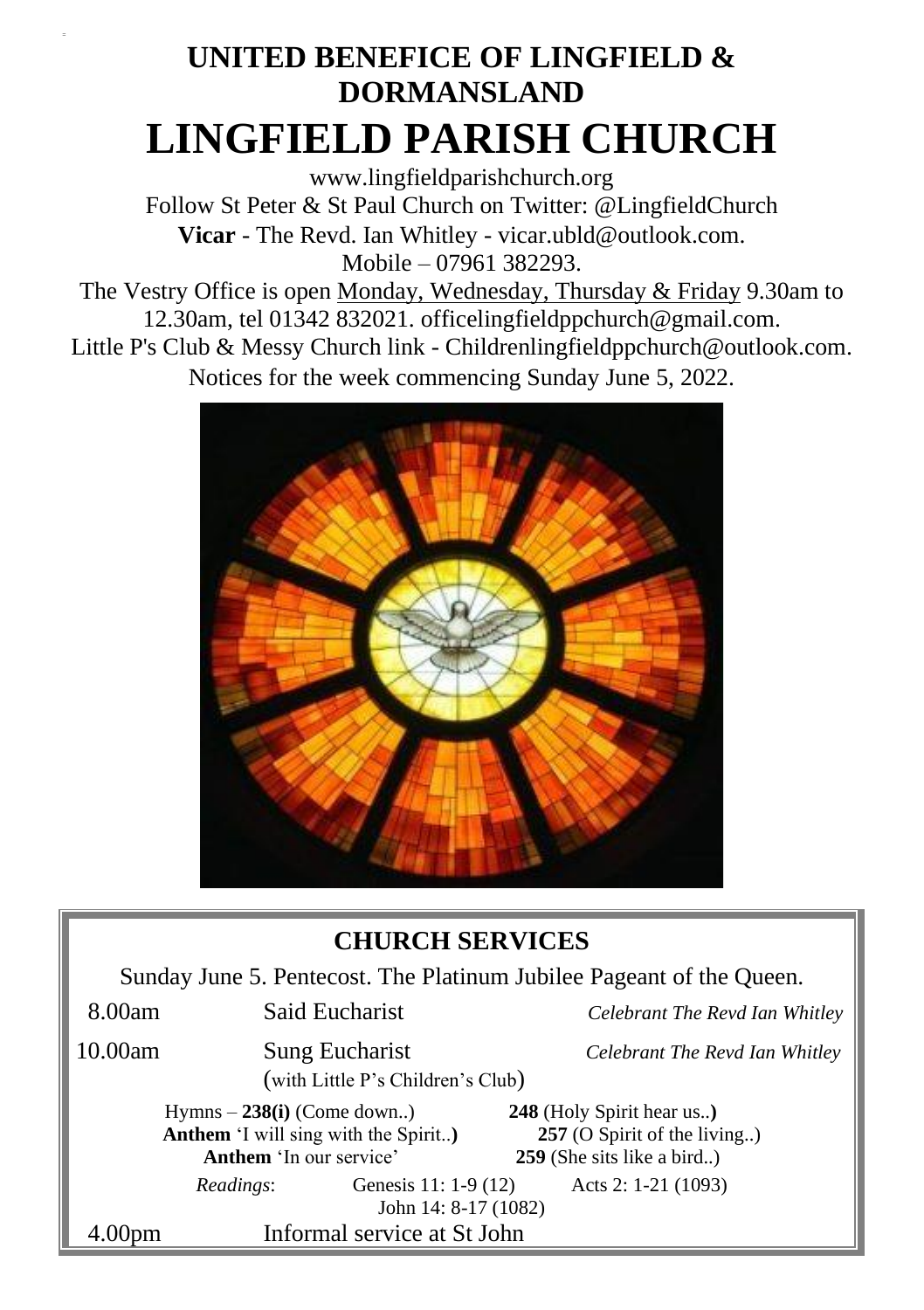**Red Cross Ukraine Humanitarian Appeal** – part of the **Disasters Emergency Committee** (DEC). The DEC appeal is for Ukraine. Please donate to this vital appeal and help us reach families and communities in Ukraine and the border countries. If you wish to make a donation, please include Gift Aid, the link is [https://donate.redcross.org.uk/appeal/ukraine-crises-appeal.](https://donate.redcross.org.uk/appeal/ukraine-crises-appeal)

## **SERVICES THIS MID WEEK** St John 10.00am Wednesday (June 8) Holy Communion *The Revd Nigel Hinton* On Zoom 9.00am Monday to Thursday Morning Prayer *The Revd Ian Whitley* [https://us02web.zoom.us/j/81989590555?pwd =MUN nb0Nwa](https://us02web.zoom.us/j/81989590555?pwd%20=MUN%20nb0Nwa%20UpUbHBiMnQzVm9wd0Q4UT09)  [UpUbHBiMnQzVm9wd0Q4UT09.](https://us02web.zoom.us/j/81989590555?pwd%20=MUN%20nb0Nwa%20UpUbHBiMnQzVm9wd0Q4UT09) Passcode 149674 8.00pm Wednesday Compline *Richard Holroyd*

[https://us02web.zoom.us/j/85819135342?pwd=Tjhha0VLTVJkUjRYVkFpWTUzMVZ](https://us02web.zoom.us/j/85819135342?pwd=Tjhha0VLTVJkUjRYVkFpWTUzMVZCUT09) [CUT09](https://us02web.zoom.us/j/85819135342?pwd=Tjhha0VLTVJkUjRYVkFpWTUzMVZCUT09) for Compline passcode 126768

#### **NEXT WEEK AND FUTURE EVENTS**

#### **CHURCH SERVICES**

Sunday June 12. Trinity Sunday.

| 8.00am                                                                                                                            | Said Eucharist |                                                         | Celebrant The Revd Ian Whitley |  |  |  |
|-----------------------------------------------------------------------------------------------------------------------------------|----------------|---------------------------------------------------------|--------------------------------|--|--|--|
| <b>Sung Eucharist</b><br>10.00am                                                                                                  |                |                                                         | Celebrant The Revd Ian Whitley |  |  |  |
| 663 (How shall I sing)<br>Hymns $-704$ (Let all the world) 671 (I will sing)<br>401 (Alleluia, Alleluia) $276$ (Holy, Holy, Holy) |                |                                                         |                                |  |  |  |
| Readings:                                                                                                                         |                | Proverbs 8: 1-4, 22-31 $(641)$<br>John 16: 12-15 (1084) | Romans 5: 1-5 (1132)           |  |  |  |

#### **OTHER INFORMATION**

Monday June 20 - **Kevin Scully**, who recently led a Quiet Day for us, will be leading a **live Zoom event** - *Oh God! Religious Poetry. An online workshop and discussion forum –* between 2.00 and 4.00pm. It is part of the **Tunbridge Wells Poetry Festival** from June 5 to 26. The cost will be £10. <https://twpoetryfestival.com/workshops-2/oh-god/>Kevin's poetry has appeared in *Theology*, in the ironically titled *Saccharine Poetry*, online platforms including *Second Chance Lit,* and some defunct small journals. A poem is due to be published in *Poems In Praise of Libraries* curated by SIMS Poetry Library, Los Angeles. He was longlisted for the Live Canon Prize in 2017. He is the author of ten stage and radio dramas, two novels and eight non-fiction books.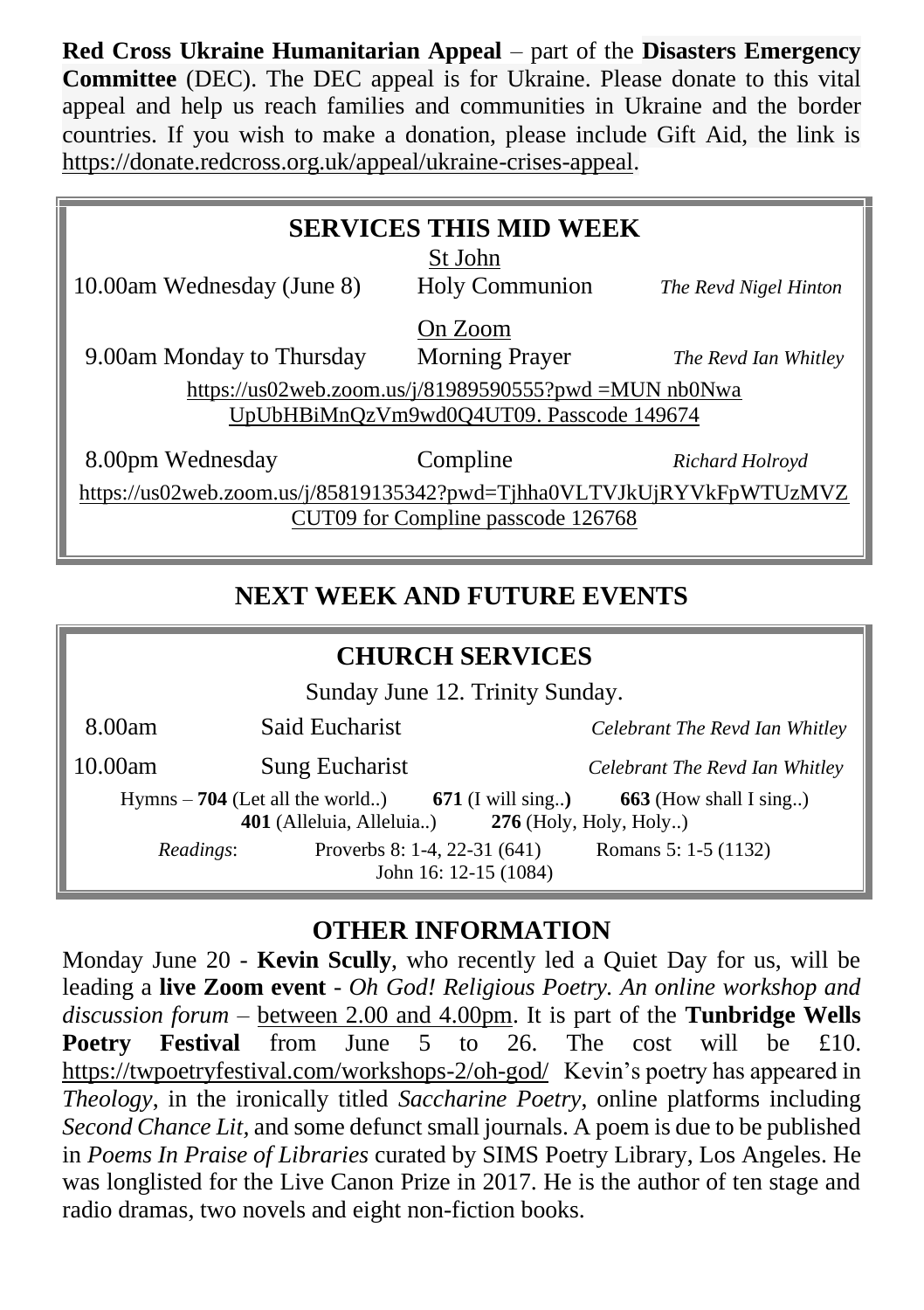**Parish Giving Scheme** – A reminder about giving to our church. The process is: -

- Go on-line to www.parishgiving.org.uk.
- Search for St Peter & St Paul Lingfield, use our PGS code of **370637125,**
- Tell Mike Ellis, our Treasurer, of your decision to move to PGS,
- Only cancel your current standing when your PGS becomes active.

**PGS** provides the automatic monthly transfer of all St Peter & St Paul PGS donations back to our bank account, and the return a few days later of the HMRC repayment of the applicable gift aid. You can change your payment at any time.

Please use this scheme, presently our system involves valuable time by our Treasurer and Stewardship team in manually chasing HMRC for your gift aid of 25p in every £1.00 made. Thank you all.

**Gift Aid** – if you have not linked to your church donation to Gift Aid and you normally pay tax, please complete a form available from Sue Ellis by email.

**Donations to the Church account – Please u**se our new **SumUp machine** for easy payments with your debit, credit or smartphone. Press the payment amount on the front and hold your card or device on the top. Very simple and quick. We encourage to Gift Aid your donation, again by completing the details on the interactive screen. The card reader will be available on the sides-persons table, assistance will be gladly provided.

**Large print hymn books** – We need to purchase four large size hymn books to add to our current collection for services. They cost £28 each and we are requesting sponsorship. Please use our email address, phone or call in to the vestry, to let Ellie know if you are willing to cover the cost, thank you.

### **DATES FOR YOUR DIARY**

Sunday June 5 **- Little P's Sunday Morning Club,** first Sunday each month. Kat will lead the next session for kids aged  $3 +$  with lots of fun, games, crafts and maybe a song of two. Adult helpers please join in and have fun.

Sunday June 5 - **Dormansland Baptist Church** are hosting an Art Exhibition to celebrate the Platinum Jubilee. It will be open from 12 noon to 4.00pm, also on the Saturday June 4, the theme: **'The Queen and Her Life.'**. Cream teas will be served.

Monday June 13 – Next session of **Messy Church**, thank you all who assisted in May, but we will still need your help, including fathers. The theme for June will be **Pentecost.** Please come and join in, starting at 3.30pm.

Tuesday June 14 – **Deanery Synod** meeting at St Mary's Church, Oxted 7.30pm for 8.00pm. The Agenda, Mission Grant 2022 guidelines, Minutes of February 23 meeting have been distributed.

Thursday June 16 – **Corpus Christi** service at 8.00pm.

Sunday June 19 – **The Friends of St Peter & St Paul** Open Gardens event. Tickets available in our church on the day. Six gardens to explore.

Sunday June 26 – **Patronal Festival of St Peter & St Paul.**